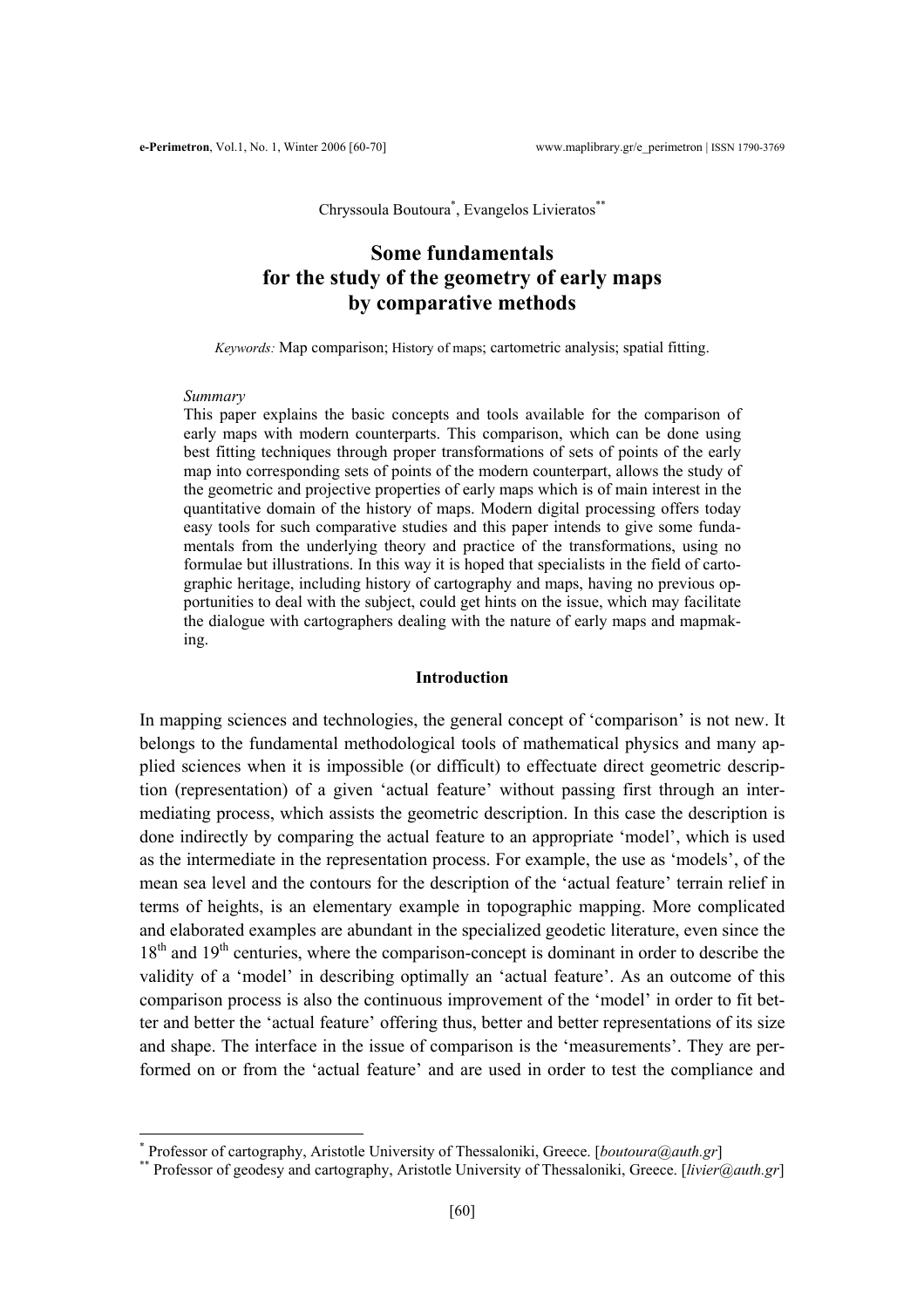consistency of the 'model'. As a consequent result, the improvement of the 'model' can be obtained by applying a best-fitting process to the measurements.

This comparative process finds a series of applications in cartography (Boutoura and Livieratos 1986) and can be proved very efficient in the study of the geometric content and deformations of early maps, considered as 'models' using modern counterparts of known geometry in the place of the 'actual features'.

In this paper the fundamentals for possible comparative analysis of early maps are given. The focus is on a number of selected processes, which stand behind the comparison schemes, as used in the specialized cartographic literature on the issue. The paper, as addressed to non-specialists in the mathematics and technicalities of the process, stays intentionally out of the strict formulation of the transformations used. Instead, schematic illustrations for each case show the results making thus, more familiar the mathematics involved in the whole comparative analysis as it can be applied to the study of early map geometry.

## **The double-facet value of early maps**

The above methodologies and techniques meet a lot of current applications in the modern representation schemes as applied in cultural heritage policies, management and engineering. The access, the documentation, the conservation, the preservation and the restoration of two-dimensional and three-dimensional monuments, works of art and artefacts, are all requiring properly elaborated representations as a fundamental precondition for any planning of study and intervention.

Cartographic heritage belongs rightfully to the overall cultural heritage (Livieratos 1999). Early maps, globes and atlases are a huge part not only of the artistic patrimony but also of the history of science and technology in the large. This characteristic of early maps in the context of the overall cultural heritage makes cartographic heritage double-facet. On one hand it deals with History and on the other with Science and Technology. Thus, the study of early maps is indeed worthy, not only as a thematic subject of History but also as a topic of the diachrony of mapping sciences and technologies.

In this perspective, the research on the geometric and projective parameterisation of early maps is of focal importance in understanding and even unveiling, in some cases, the origins and the dimensions of the mapping culture, knowledge, skill and technology available to the map-makers in their times. This importance is reflected, although scarcely and sparsely, in some excellent pieces of cartographic literature even since the late 19<sup>th</sup> century. However, this specific field of research is still rather rare in the overall literature of historic cartography and the question is whether or not this scarcity and sparseness proves that this research is of, say, secondary value or worthless. An easy or cursory response could be positive. But a close-up consideration of the whole issue may show that the lacunae in this domain of historic cartography enquiry are mainly because of the up to now technical and practical difficulties. Actually, the huge effort needed for proper dataacquisition and the heavy computational efforts required for such type of research, where patience is the very merit, made the venture extremely laborious and almost uninviting in the past. But today this shortcoming is no more valid because of the new computational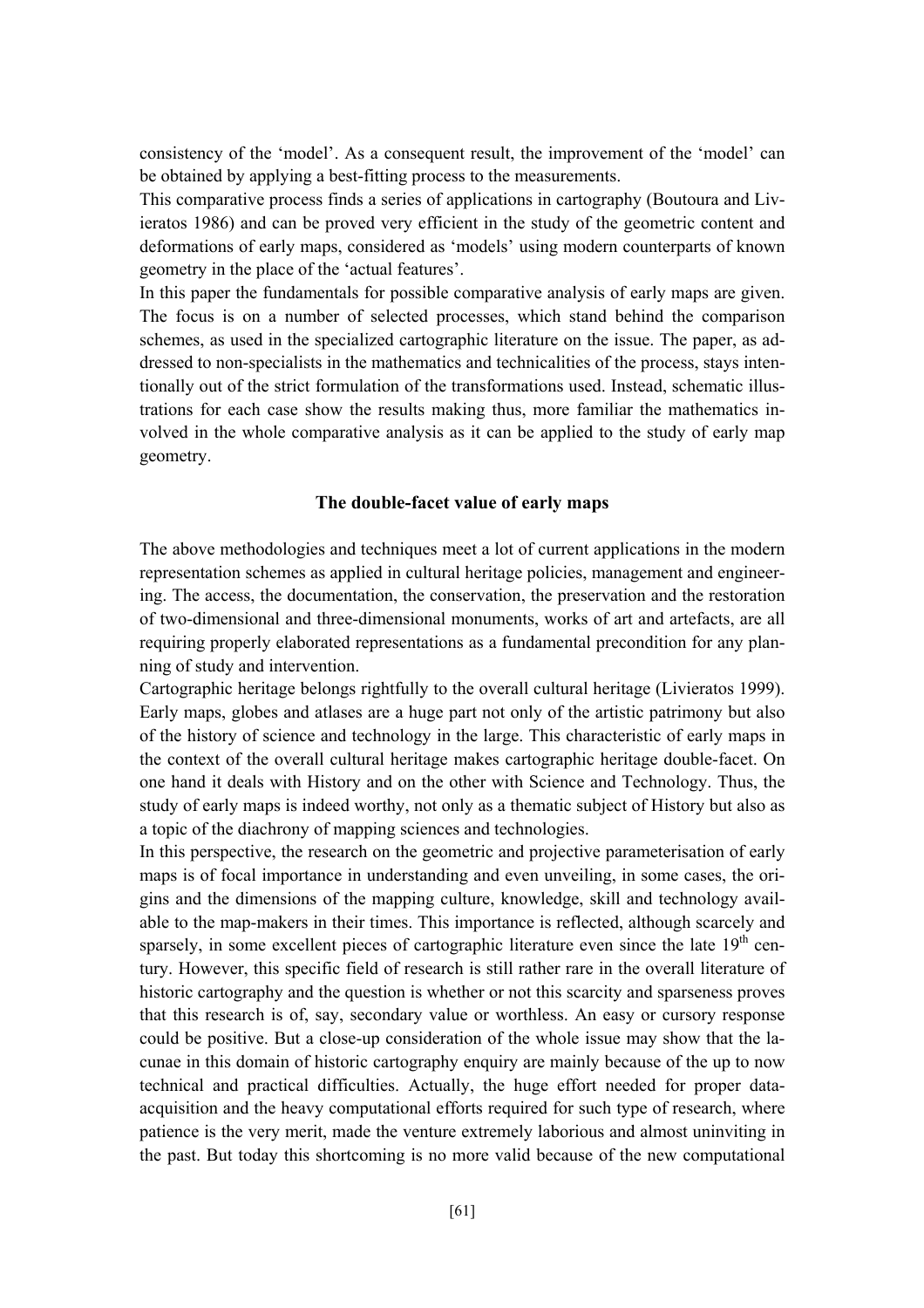facilities available and because of a professional cartographic expertise, which is interested to extend its research activities to such matters.

Modern digital computational and graphic technologies, which are widely available today, embedded in unified digital processing environments, offer the right tools to face the acquisition shortcomings of the past and the huge computational labour. It offers a plurality of alternative schemes to approach the problem and to test a manifold of solutions giving access to powerful tools for evaluation and interpretation of the results. In this modern approach it is easy to proceed using the comparative method mentioned in the introduction, using a variety of computational channels, which are schematically presented here.

#### **The comparative process**

The comparative process for the study of early maps with respect to modern counterparts is posed as following: Let us having available a set A of control points lying on a planesurface and a set B of corresponding points lying on another plane-surface (respectively, the 'actual feature' and the 'model' as stated above). The problem is then how to fit by a 'one-to-one' correspondence the set B into the set A getting a new set B' in which all points are optimally close (the closest possible) to the corresponding points of set A. In other words, one has to do here with the classical 'comparison issue', which is very common in geodetic sciences and technologies (see, e.g., Vaníček and Krakiwsky 1982) as it meets its best rationale in the comparison of the 'model' with the 'actual feature' with the 'measurements' as interface, a common scheme in the mapping sequence. The solution to this problem, in getting B', is given by the combination of the direct and inverse 'coordinate transformation' process, involving A and B. It is based on analytical geometry, well known in geodetic sciences as the 'best-fitting' process. However, the outcome implies inevitable alterations (deformations) in sizes and shapes of B as they are resulted in B' (Fig. 1).

The best-fitting transformation of B into A, from which B' is obtained, can be done by applying different schemes of relevant transformations, which are not only well documented in the affined geometric and geodetic literature but also operationally provided in a number of commercially available software packages dedicated to the coordinate transformation issue. Among those transformation schemes we mention here the simplest in use, namely the *similarity* (or conformal) transformation, the *affine* transformation, widely used in satellite image processing, the *projective* transformation, known in the rectification of central projections (the case of photography), the *polynomial* (usually the second order) transformation, known from the non-linear trend analysis in spatial statistics (thematic cartography) and the less used *finite element* transformation.

In order to be operational, each transformation scheme requires a different minimum number of control points with which the process can be carried out, i.e. 3 points in the similarity case, 4 points in the affine, 5 points in the projective, 7 points in the second order polynomial and at least 4 points in the finite element case. The output of the transformation, resulting the set B', is distributed 'globally' all over the plane surface and the final result, with all the expected alterations in sizes and shapes, is depending on the number of control points involved in the transformation process as well as on its proper spatial distribution on the plane-surface.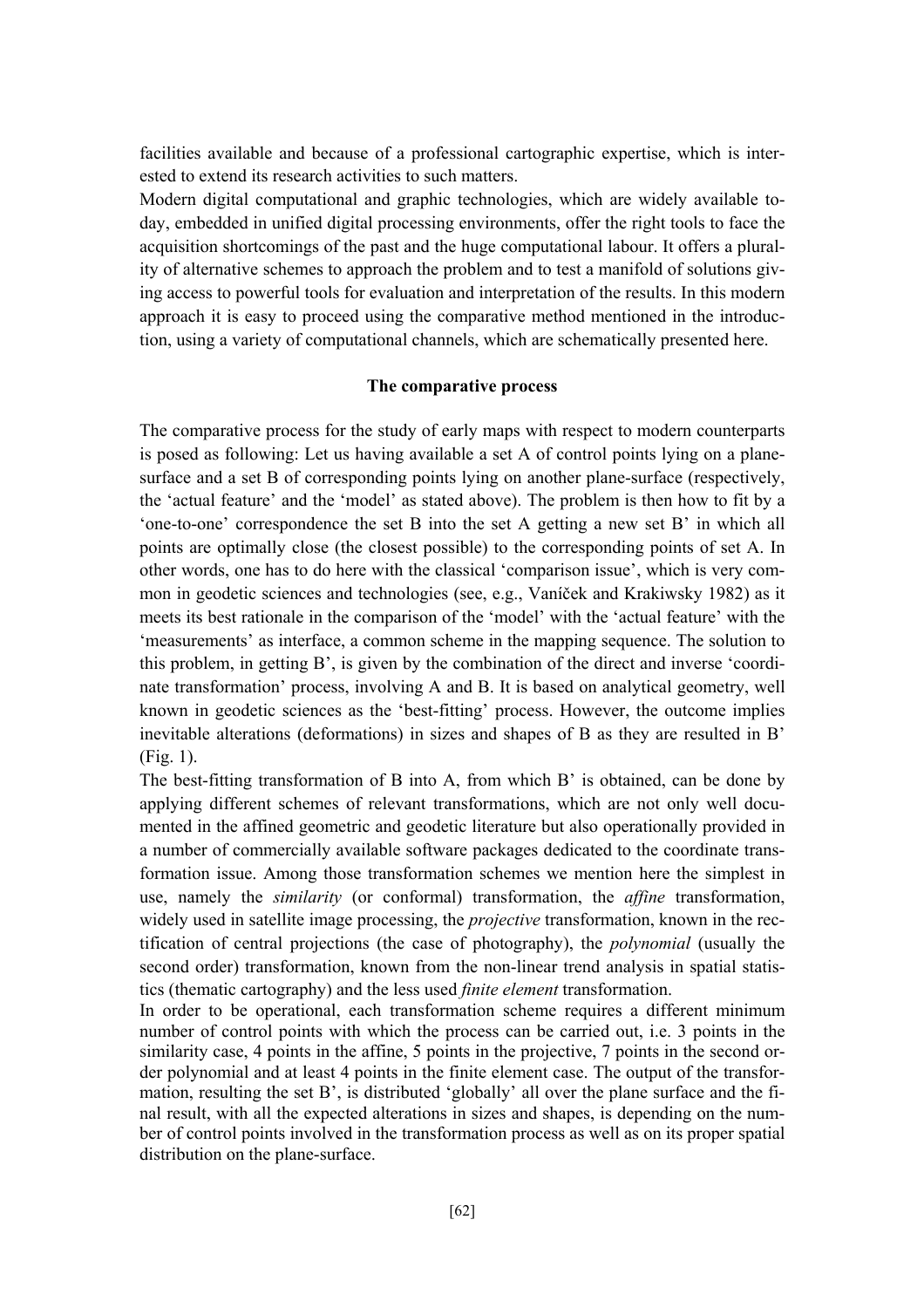

Figure 1. The comparison of sets A and B through a best fitting process

A particular kind of transformation, coming from animation technology, known as *morphing* (Guerra 1998, Gomes et al. 1999), can be also used due to its very interesting and useful best-fitting properties. On the contrary to the above mentioned, this type of transformation is applied locally around the control points used and, contrarily to the previous cases, is not necessarily affecting the areas distant from the control points.

From the list of transformation schemes mentioned here, the similarity, the affine, the projective and the polynomial transformation are not 'exact'. This means that comparing B' to A, the full coincidence of the corresponding sets of points is not fulfilled, in principle. On the contrary, in the case of the finite element and of the morphing transformation the coincidence is exact as far as the control points are concerned, namely the points used in the transformation process as 'common points'.

#### **Testing the transformations**

In order to illustrate the transformations used in a comparative study of B with respect to A, two corresponding plane sets of coordinates are used (Fig. 2). The equally sized circles on the surface of the set B are shapes deliberately drawn in order to assist the visualisation of the alterations in size and shape induced when transforming the set B into A. Two modes of transformations are used according to the number of control points involved in the process. In the first mode (the full-point mode) all points are taking part in the transformation process. In the second mode (the partial-point mode) selected sets of points are taken in different spatial distribution over the area in order to show how the transformation depends on the partial selection of the control points (in most cases it is mandatory in practice) and their spatial placement in the area affected by the transformation.



Figure 2. Left: The set of the control points A. Right: The set of the corresponding points B with the equally sized circles.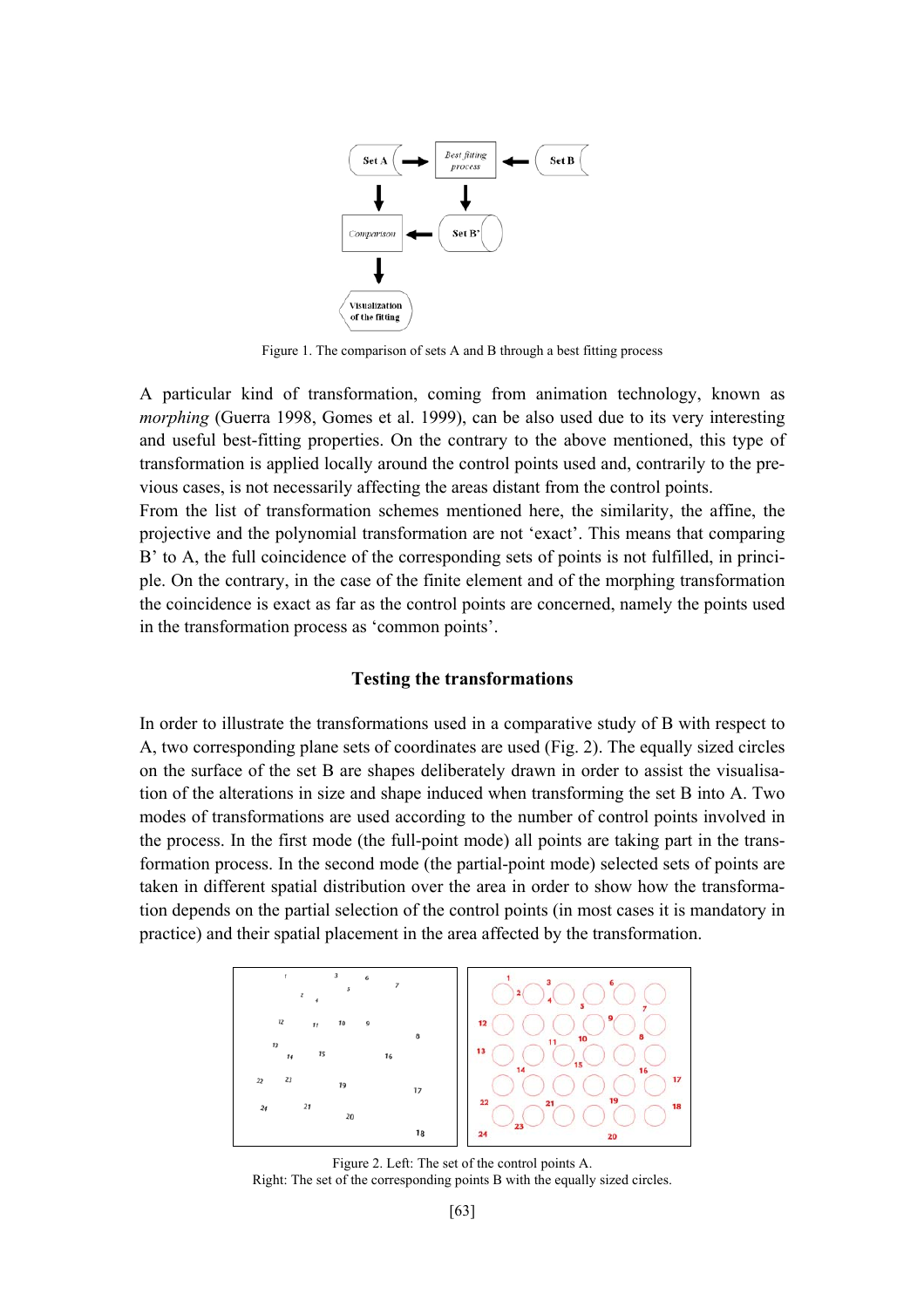## *The foul-point mode*

In the foul-point mode all points are used to test the transformations (here, 24 arbitrary points are all taken in the process). In the following depictions alterations in size and shape are shown together with the field of point-displacements after the best fitting of B into A. The images of the displacements (right images in the Figs. 3 to 6) is the result of the comparison between the set A and the set B' of the best fitted points using all available points in both sets.

In Fig.3 is shown the *similarity* transformation B' (left) and the associated fitting to A (right). The linear result is a global rotation and a uniform scale change. The similarity (or conformality) is preserved as it can be shown from the unaltered shapes of the circles.



Figure 3. *Similarity* fit in the foul-point mode. The shapes are kept unaltered (conformality) and the scale reduction is uniform all over the area. In the right image the field of displacement are shown.

In Fig. 4 the results of the *affine* transformation is shown. The linear result is a global rotation and a shear angle and two uniform changes of scale in two intersecting directions as it evident from the change of shape of the circles into equal ellipses with the same axial orientation.



Figure 4. *Affine* fit in the foul-point mode. The shapes and scale are changing along two intersecting directions. In the right image the field of displacement are shown.

In Fig. 5 the *projective* case is illustrated. Here, the linear result is a perspective image with a non-uniform rotation and scale change of the size and shape of the circles, which transform into unequal ellipses, along strait lines converging to a focal point, with different axial orientations.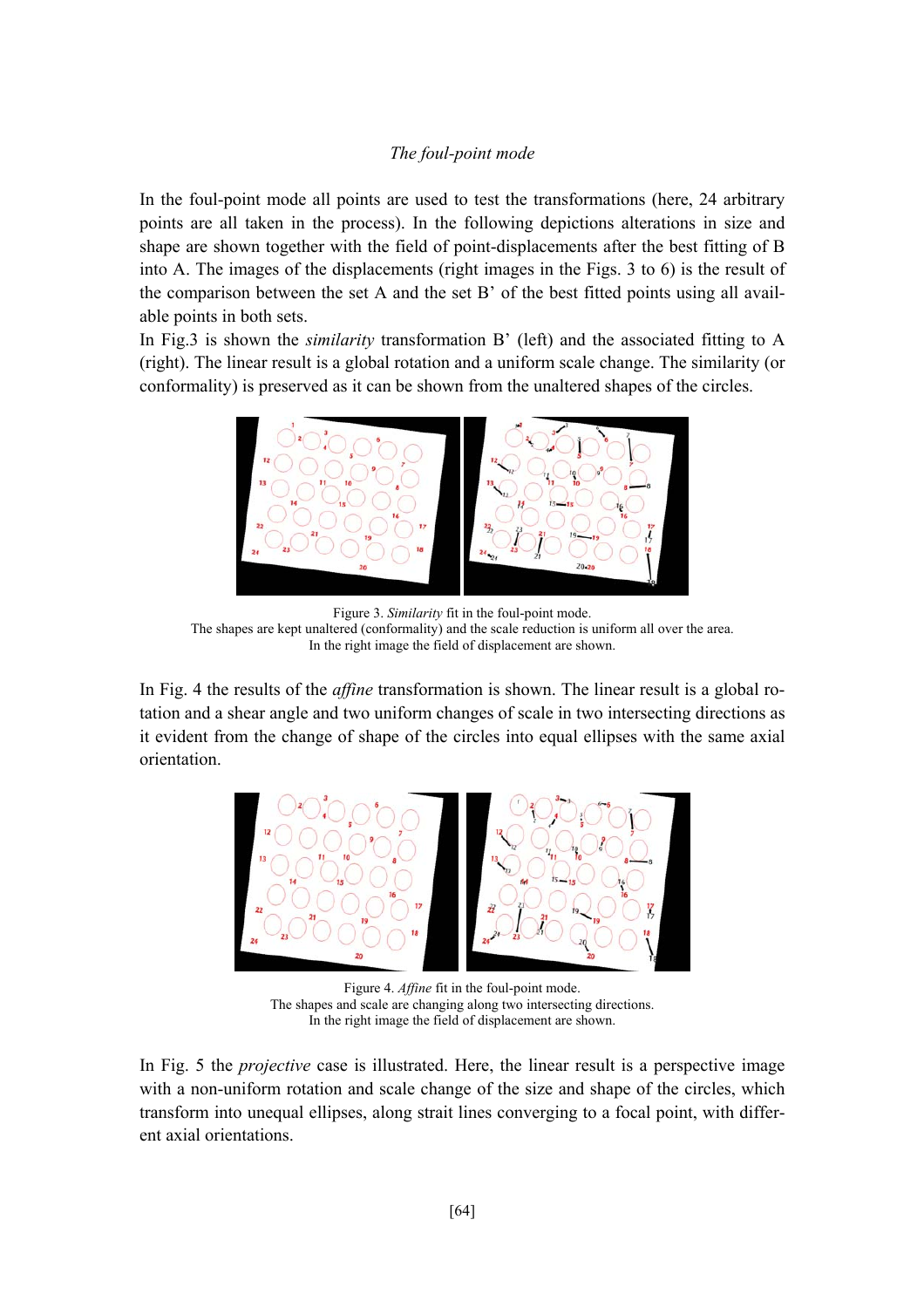

Figure 5. *Projective* fit in the foul-point mode. Shapes and scale is changing along straight lines, which converge to a focal point. In the right image the field of displacement are shown.

In Fig. 6, the second order *polynomial* fit is presented. The result is a curved image with a non-uniform, continuously changing rotation and scale change of the size and shape of the circles, which transform into unequal ellipses with different axial directions (tangent to the relevant curved directions). The effect of this non-linear transformation is covering the whole of the image and depends very much on the number of points and their spatial distribution of the test plane.



Figure 6. *Polynomial* (second order) fit in the foul-point mode. The shapes and scale is changing along curved lines. In the right image the field of displacement are shown.

In Fig. 7 the effect of the *finite element* and the *morphing* transformations is shown. Both preserve the exactness of the fitting, forcing the control points of both sets A and B' to coincide, altering thus, in size and shape, the remaining space. The finite element method is applying a discrete step-wise areal operator in the process of transformation. This means that the greater are the areas of equal deformation (less control points used) the greater are the possible discontinuities of the representation of B'. The opposite (more control points) gives smoother results and an almost elastic behaviour of the fitted surface B'. Morphing is a very flexible 'elastic' transformation, which preserves the fitting at the control point and its close vicinity, leaving unaltered the rest of the area under transformation. It is a smooth process, which operates locally keeping intact the spatial continuity of  $B^{\prime}$ .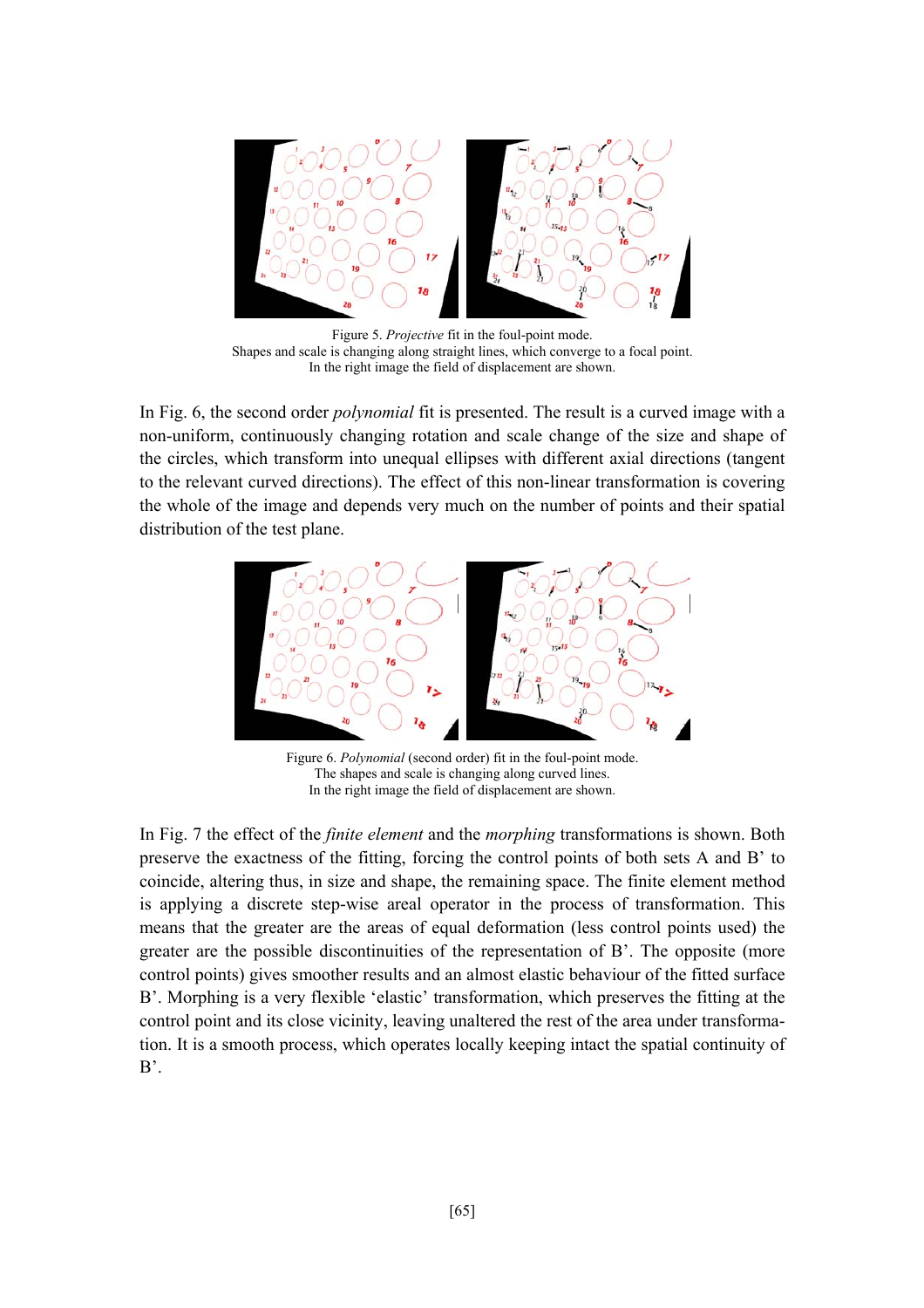

Figure 7. Left: The *finite element* fit in the full-point mode. The fitting is exact at the control points. Shape discontinuities are evident in the spatial distribution of deformation, which depends on the distribution of the control points. Right: The *morphing* fit in the full-point mode. The fitting is exact at the control points. Shape continuity in the spatial distribution of deformation is preserved.

#### *The partial-point mode*

As it is pointed out above, the minimum number of control points which is the sufficient and necessary condition in order to perform the transformation varies from 3, in the similarity case, to 7 in the second order polynomial case. In practice, of course, more points are taken in order to improve the solution depending always on the availability of control points and their spatial density and distribution. For the illustration of the effect of the minimum number of points involved in the transformation process and of the influence of the location of these points, three partial areas of the whole field are selected. The first is at the upper left part of the image, the second at the lower right and the third is covering almost the spatial totality of the field. In the following illustrations (Figs. 8 to 13) the effect of these partial fittings is shown for each transformation case, together with the point displacements and the areal alterations in size and shape.

In Fig. 8, the result of three local fits is shown using the 3 control points, which is the condition for the *similarity* transformation. The rotation, scale and shape properties of this transformation, is evident for all three cases of the control point location.



Figure 8. The *similarity* fitting using the minimum required 3 control points.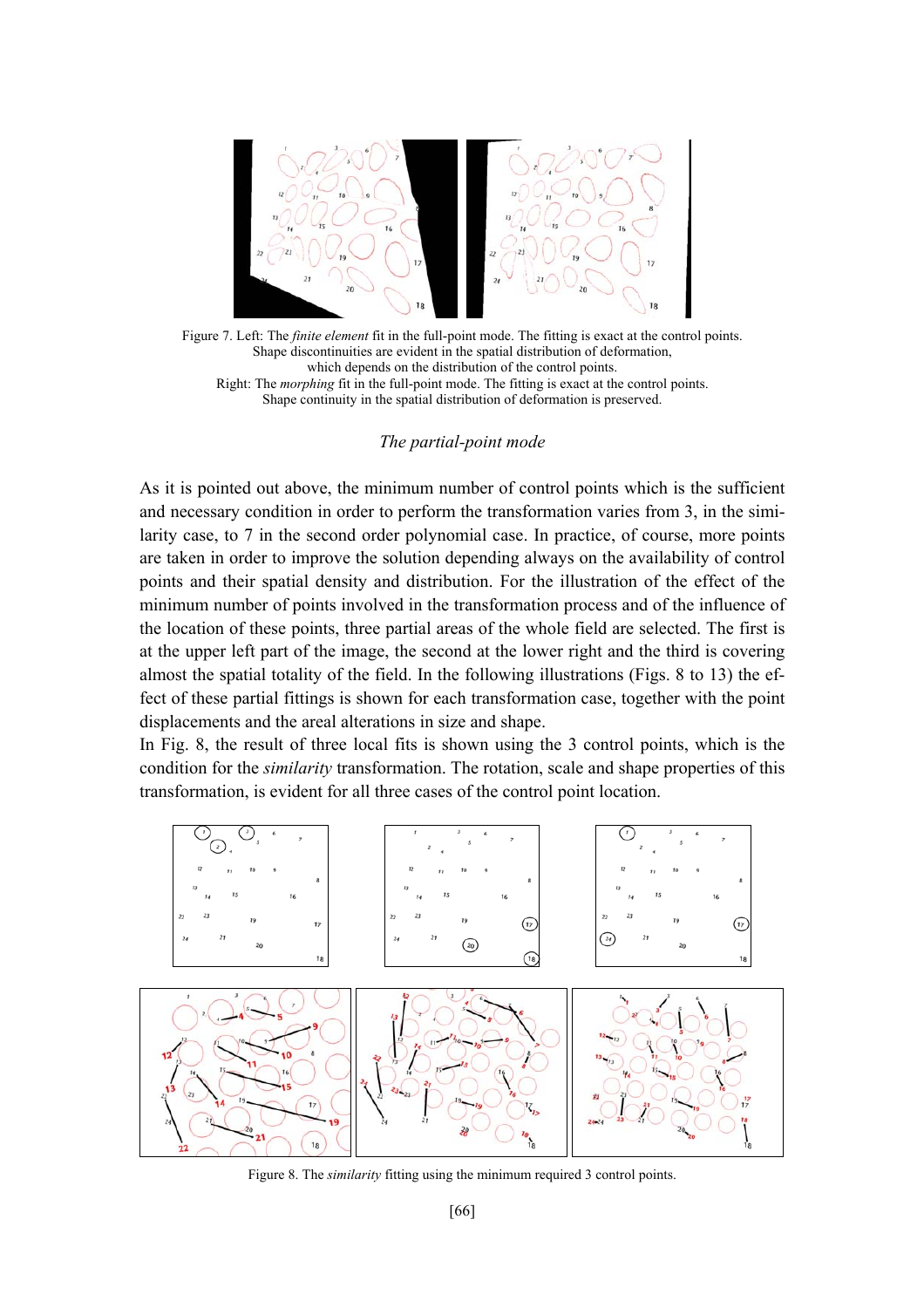In Fig. 9, the result of the three local fits is shown using the required minimum 4 control points, which is the condition for the *affine* transformation. The rotation, scale and shape properties of this transformation are evident for all three cases of the control point location.



Figure 9. The *affine* fitting using the minimum required 4 control points.

In Fig. 10, the results of the three local fits for the *projective* transformation requiring minimum 5 control points, shows the difficulties in handling this type of fitting, which is suitable for specific applications when e.g. we know that the set B obeys certain conditions imposed by central (or focal) projections. This is the case of photography or of perspective plans.



Figure 10. The *projective* fitting using the minimum required 5 control points.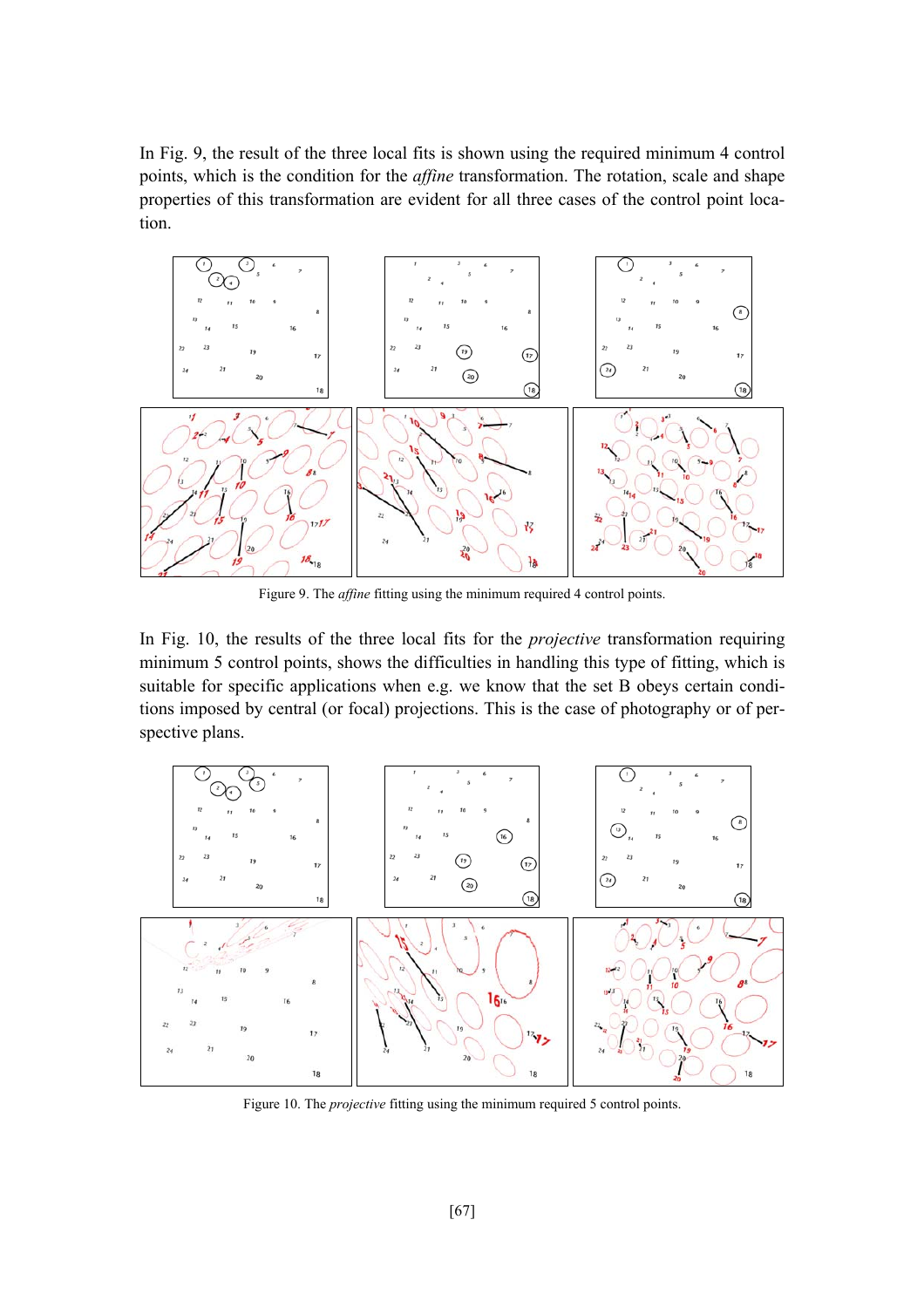In Fig. 11, the behaviour of another 'uneasy' type of transformation is shown. The polynomial fittings, among them the *second order polynomial*, should be used with care because if not properly treated tends to 'explode' the fitting as it can be seen in Fig. 10 (left), especially due to its non-linear properties. Of major importance here, is the good spatial distribution of the control points, which are taking part in the transformation. This transformation, requiring at least 7 control points, can be tested in cases we know that B suffers some non-lineal characteristics, as it is, e.g., the case of smoothly undulated surfaces.



Figure 11. The *polynomial* (second order) fitting using the minimum required 7 control points.

In Fig. 12 the simulation concerns the case of *finite element* transformation. A minimum of 4 points is used here for illustrating the fitting and for the comparison of the affine fitting, which requires at least 4 control points. This is not certainly the case in the regular practice of finite element transformations, where the concern is to use a good number of control points properly distributed on the surface. The finite element fitting is a powerful tool in comparative studies if the user knows well how to implement it properly.

In Fig. 13 the results of a *morphing* fitting process is shown. The 4-point partial scheme is followed as in the finite element case, even if morphing (in principle and without any practical value) is operable with only one control point! The selection of the 4 points allows us to compare directly the morphing results with the results offered by the finite element method. The advantages in morphing are evident especially due to the very good behaviour in the local sense and the continuity and smoothness of the resulting image.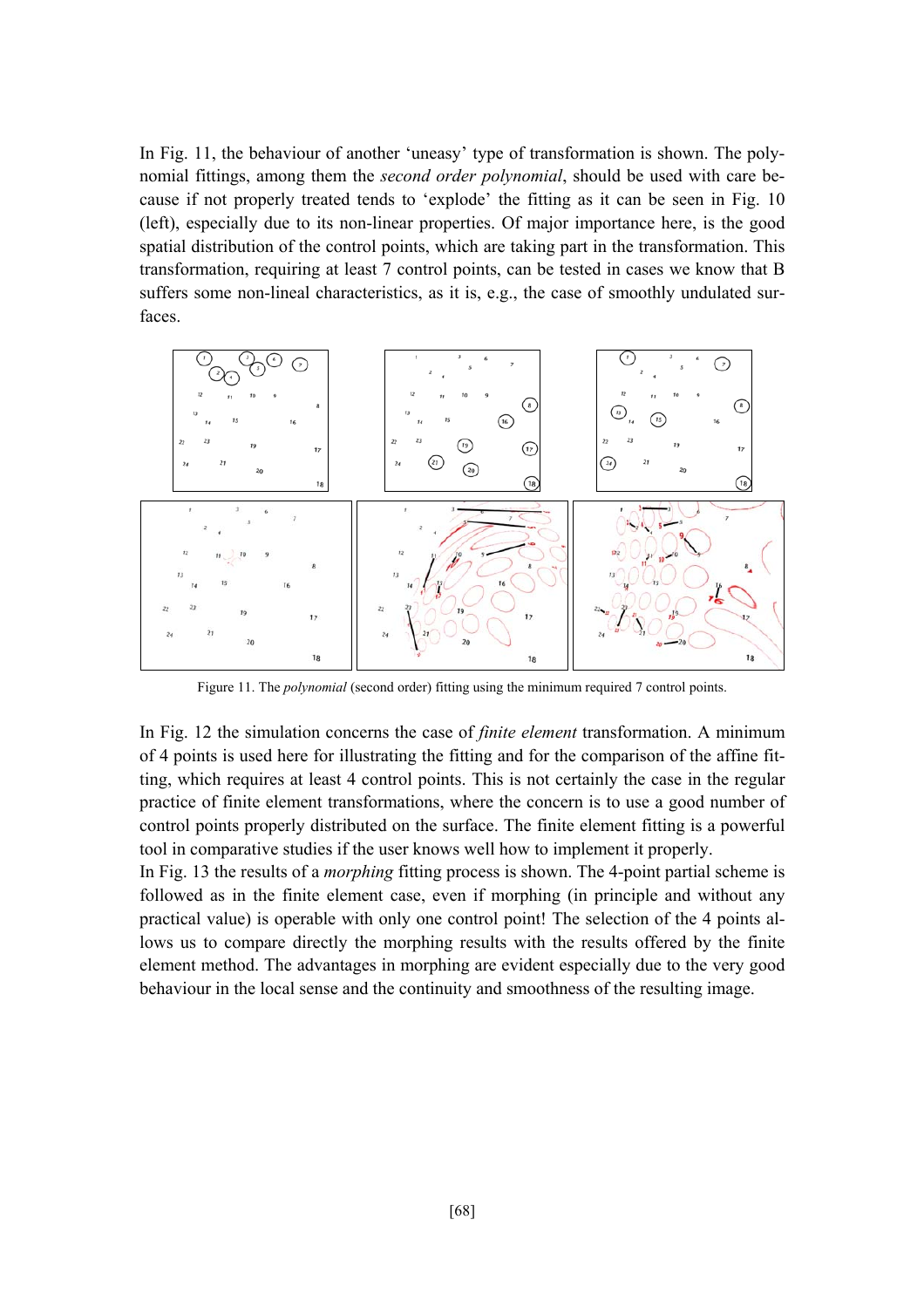

Figure 12. The *finite element* fitting using the minimum required 4 control points.



Figure 13. *Morphing* fitting with the use of 4 control points.

#### **Concluding remarks**

From the analysis illustrated above, in the simplest possible way, it is evident that the process of comparing early maps with modern counterparts is depending not only on the transformation scheme adopted but also on the density and on the spatial distribution of the control points taking part in the transformation.

The proper selection of the transformation depends on the problem the analyst is searching to approach and on the nature of the early map in use. For example, in the case that the comparison concerns the best fitting of the early map into a modern reference map, without deforming at all its original shape, the transformation to follow is *similarity*. This transformation allows only a global rotation of the early map and a possible global change in scale (which is not at all important in the comparison process). The global rotation is of major importance for the search of the orientation procedures used in the early times, es